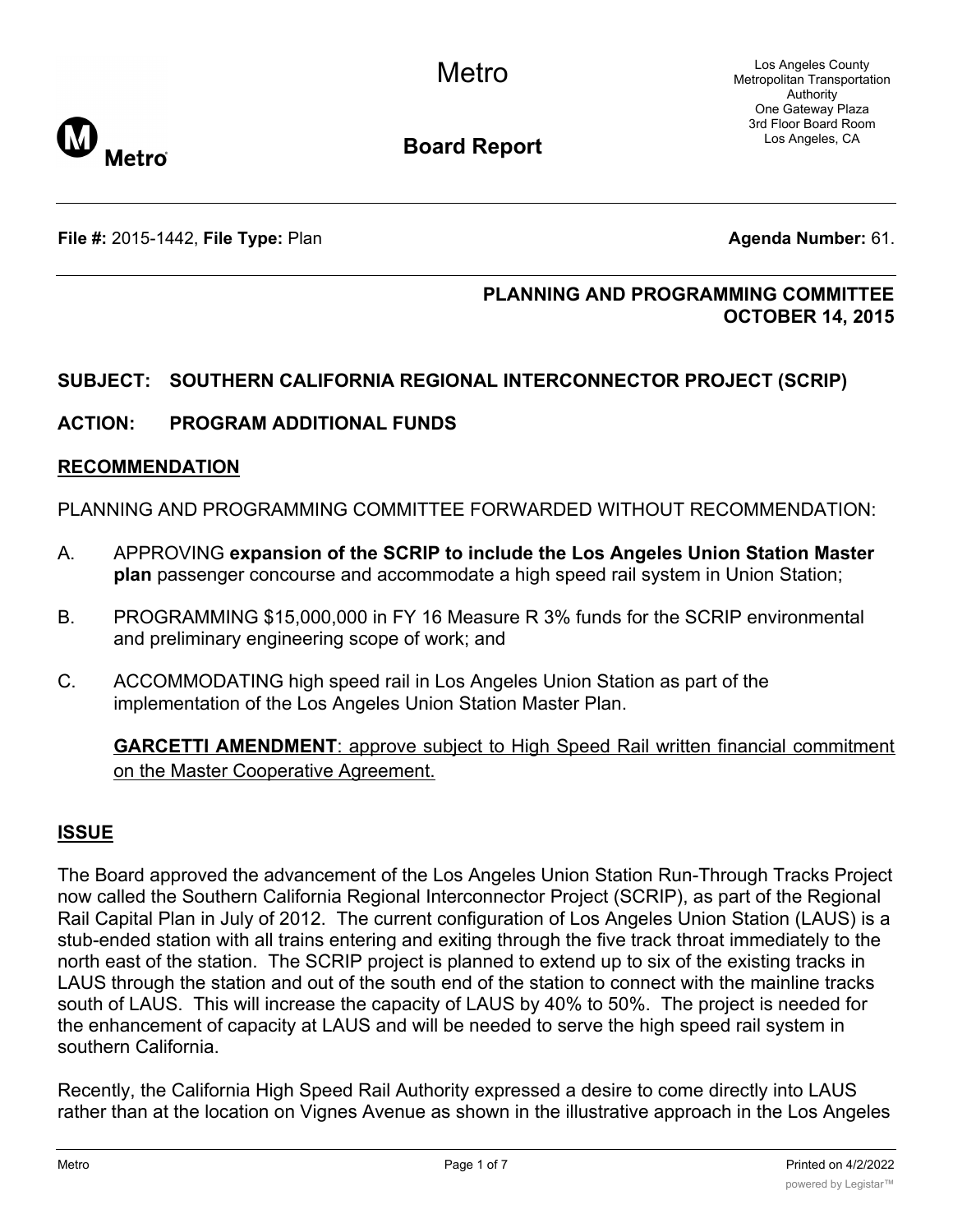Union Station Master Plan (LAUSMP).

The consequential impact of accommodating HSR in the heart of LAUS would change the environmental footprint for SCRIP as this will require a new environmental approach for the amended SCRIP project.

The CHSRA has secured funding to aggressively accelerate the document for the southern California area. A timeline of 2017 has been established when the environmental document for the segment between Burbank and Anaheim, including the area surrounding LAUS, is complete. In order to meet the CHSRA timeline, and incorporate the LAUSMP passenger concourse and not preclude a high speed rail commuter system into Union Station, the SCRIP will need to be advanced along the same timeline. This creates the need to move forward with the environmental and preliminary engineering work in order for it to be completed by August 2017. The urgency of the project is created by the need to have SCRIP functional at the start of the Initial Operating Segment (IOS) of the California High Speed Rail (CHSR) system. The additional capacity gained by this project will be necessary to serve the IOS.

Staff has been discussing the execution of the environmental work with the CHSRA and the Federal Railroad Administration (FRA) as there are several environmental studies by Metro and HSR that will overlap. It is expected that both the CHSRA and Metro can clear their respective projects with coordination of the environmental studies.

# **DISCUSSION**

Los Angeles Union Station (LAUS) is a major regional rail transportation hub for the southern California passenger rail network. Five of the six Metrolink lines have origins and destinations at LAUS in addition to Amtrak intercity and long distance trains. In addition, LAUS is located on the Los Angeles-San Diego-San Luis Obispo (LOSSAN corridor), the second busiest intercity passenger rail corridor in the nation.

Metrolink and Amtrak operate in a push-pull mode in southern California. The current configuration of LAUS is a stub ended station with all trains entering and exiting through the five-track throat. Considering LAUS as the hub; commuter, intercity, and long distance trains "push" into LAUS with the cab car forward. Conversely, they "pull" out, locomotive first. This configuration requires the trains that serve LAUS to idle collectively approximately 50 hours a day.

SCRIP will take up to six of the tracks in the station, continue them south across the US-101 freeway and extend them to meet the mainline tracks along the Los Angeles River south of LAUS. This will allow trains to effectively "run-through" the station, changing the station for at least 50 percent of the trains to a dwell stop along the journey rather than an end to the journey thereby, creating one-seat rides. An additional connection at the L.A. River creates a northern loop track which allows trains to go north, enhancing operational flexibility.

SCRIP was first advanced as the Los Angeles Union Station Run-Through Tracks Project and the final EIR/EIS was approved in December 2005. At that time, there was insufficient funding to advance the project. The project was on hold until it was advanced with the Regional Rail Capital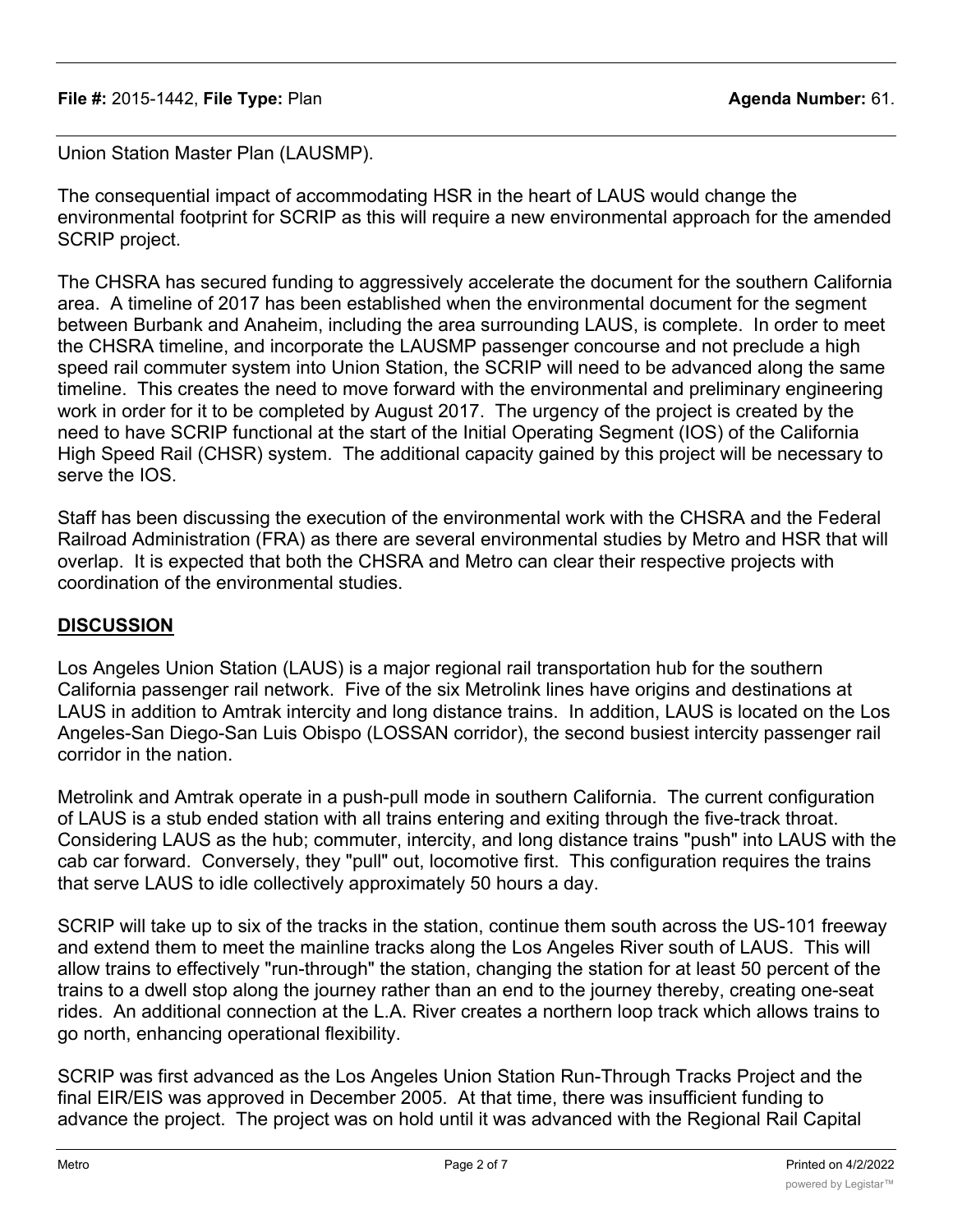Program in 2012, when additional funding became available.

SCRIP provides the following benefits:

- Reduces travel times for 50% of the trains by reducing dwell times in LAUS.
- Increases operational capacity.
- Reduces locomotive idling times.
- Improves air quality by reducing greenhouse gas emissions.
- Allows one-seat rides throughout the region.
- Improves passenger circulation from the concourse to the platforms.

The history of SCRIP is as follows:

1939 LAUS opens.

2000 Run Through Track Project Study Report completed.

2002 Conceptual engineering and environmental analysis of the Run-Though track project begins.

- 2006 Environmental Impact Report and Environmental Impact Statement for the Run-Through Tracks is approved.
- 2012 Metro Board approves funding to advance the project.
- 2013 California High Speed Rail Authority approves the Advance Investment Memorandum of Understanding (MOU).
- 2014 Preliminary Engineering and Supplemental Environmental Engineering work begins on SCRIP.
- 2014 L.A. Metro Board approves recommendations moving the Union Station Master Plan from planning to implementation.

The benefits of SCRIP were modeled at a high level to determine the number of tracks needed to "run-through" the station. For this model LAUS was treated as a "terminal" with trains flowing in and out of the station. Specific track to track operations within the terminal were not modeled. The modeling showed that there are specific efficiencies within the terminal that can be achieved to create greater capacity. In addition, it was shown that SCRIP is needed to address capacity needs at LAUS in the near term as well as the long term.

The Board of Directors approved moving the LAUSMP from the planning phase into implementation in October 2014. The LAUSMP sets the framework for the development of LAUS into the future. The work on the master plan showed that pedestrian circulation was an issue at LAUS, particularly between the conventional rail platforms and the under track passageway that connects these platforms to the rest of LAUS. The LAUSMP showed that an enlarged concourse was needed with vertical circulation elements such as escalators or stairs and elevators in order to meet the increasing passenger need within the station.

The SCRIP project will require the tracks that are running through the station to be raised in order to provide clearance over the El Monte busway and the US-101 freeway. Therefore, this will require the platforms that are served by these tracks to be raised as well. As part of the initial work on SCRIP, a study of the passenger concourse that was proposed in the LAUSMP was completed. This study is a more advanced engineering study of the requirements for the concourse and the passenger rail platforms than was previously conducted with the LAUSMP work. This study confirmed that vertical circulation is an issue and that the circulation elements such as elevators and stairs or escalators will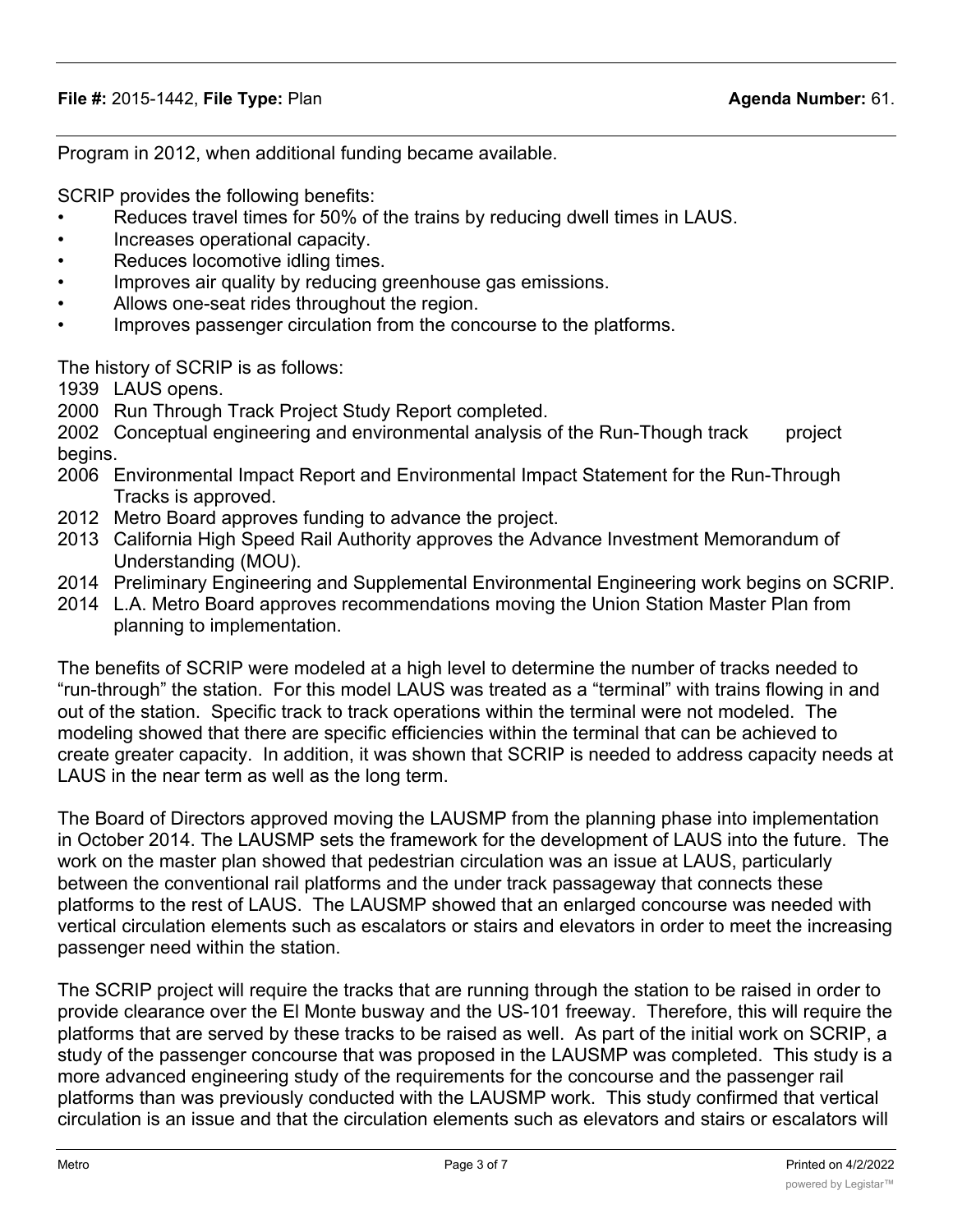be needed for pedestrian flow as well as to comply with ADA standards. With the raised platforms, the existing ramps that are used for access to the platforms would not meet the required vertical circulation. Furthermore, there is the added complexity that the layout of the passenger concourse is dictated by the height and the diagonal orientation of the underground Red Line station. These unique features force the elevators and escalators necessary for vertical circulation in a diagonal orientation outside of the limits of the Red Line structure which in turn, pushes the vertical circulation elements out past the boundaries of the existing passageway.

The study concluded that constructing SCRIP and the concourse together provides an integrated design that will:

- Minimize throw-away costs.
- Reduce construction schedule and impacts to passengers.
- Provide an opportunity to streamline the environmental process.
- Jump start the LAUS Master Plan vision.

The SCRIP concourse study showed that a limited portion of the new LAUSMP passenger concourse (under platforms 2 and 3) could be constructed with the SCRIP. While not a desirable condition, this did allow for the phasing of the construction of the new passenger concourse.

The LAUSMP showed an illustrative approach to the California High Speed Rail Project within a separate station across Vignes Street at the Piper Tech building. This would be an underground station connected to LAUS through an underground passageway. This determination was made due to the needs that were expressed by the CHSRA at the time of the development of the LAUSMP. Since the completion of the LAUSMP, the CHSRA has expressed a strong desire to be located within the footprint of LAUS. The co-location of HSR within the yard will enhance the connections with local transit and regional rail. This configuration has been examined and determined to be feasible. In addition, this would maximize connectivity with the regional rail and transit system.

Metro released the LAUSMP Programmatic Environmental Impact Document Request for Proposals in February 9, 2015. The task order was awarded to Kleinfelder in June 2015. The work on the programmatic environmental document is expected to be complete in November 2016.

The current scope for the environmental work for the SCRIP is a supplemental Environmental Impact Report (EIR) and a subsequent Environmental Impact Statement (EIS). The current scope was intended to supplement the studies that were performed as part of the original environmental work for the Los Angeles Union Station Run-Through Tracks Project in 2006. However, by adding the passenger concourse and not precluding HSR in SCRIP, it will require a new EIR/EIS rather than a supplemented EIR and subsequent EIS. Furthermore, additional modeling work will be necessary to develop the phasing of the project and determine the number of tracks that are needed for conventional rail in LAUS with future service expansion.

# **Findings**

As part of the SCRIP work, it was determined that HSR can fit within the LAUS yard but would require that the throat be reconfigured and the entire yard be raised. The initial modeling of SCRIP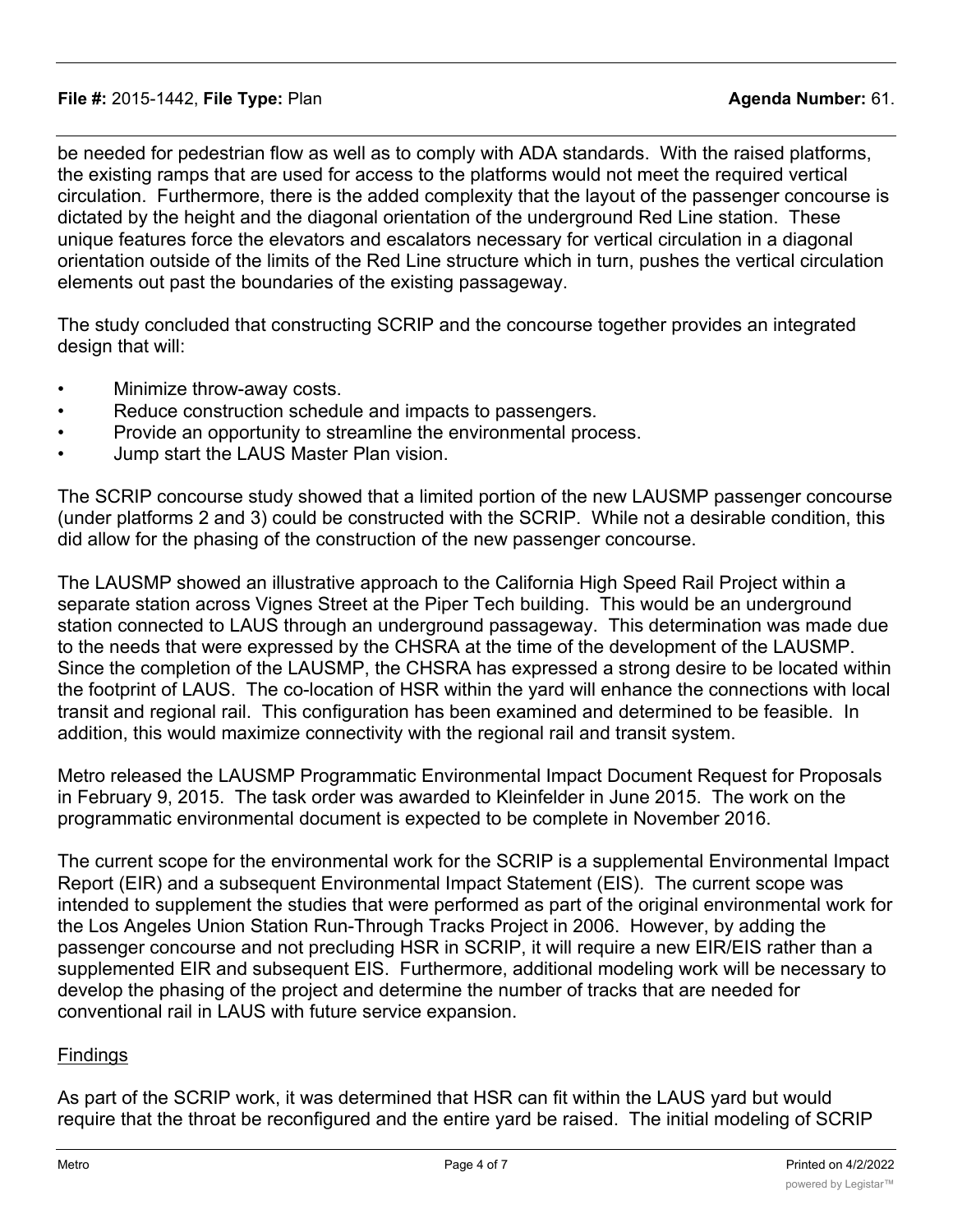has shown that ten conventional tracks at five platforms are needed at LAUS. Of these, five to six (depending on the configuration) will be needed as run-through tracks. In addition, the CHSRA has asked that they have four tracks, two platforms, within LAUS. These HSR platforms will have to be dedicated due to the height of the platform of 48 inches above the top of rail versus 15 inches above top of rail for conventional passenger rail. Additional engineering is needed to ascertain the configuration of the yard that will allow for a total of fourteen tracks into the station. Also, additional modeling is needed to ascertain the yard layout and confirm the need for the number of tracks and platforms at the station based upon a rationalized service requirement.

The addition of the HSR tracks into LAUS raises a variety of technical issues, some of which are:

- Number of conventional rail tracks needed at LAUS.
- Increased footprint south of LAUS needed for trackwork.
- Overlapping environmental documents.
- Coordination with the West Santa Ana Branch Light Rail Project.

Furthermore, the addition of HSR into LAUS "pushes" the conventional run-through tracks east. This results in a change to the track curvature south of LAUS. This configuration will "push" the SCRIP tracks and the high speed rail tracks south of Commercial Street resulting in additional property issues.

### Funding

Staff has applied for \$32 Million in American Recovery and Reinvestment Act (ARRA) funds from the California High Speed Rail Authority (CHSRA). These funds were originally programmed for southern California. The CHSRA has expressed a desire to use these funds for SCRIP. Staff requested at least \$12 million from CHSRA to apply towards the cost of the environmental and preliminary engineering. The discussions are continuing regarding the ARRA funding and staff expects to apply these funds to cost of environmental clearance and other associated costs of the project.

### **Considerations**

None

## **DETERMINATION OF SAFETY IMPACT**

The project is being designed in accordance with Metrolink standards, federal requirements, and state requirements and will be compliant with the Americans with Disabilities Act. There are no pedestrian crossings of the proposed tracks so no safety impacts are expected.

### **FINANCIAL IMPACT**

In July 2012 the Metro Board approved \$4 million for the development of the project. In July 2014 the Metro Board approved \$6 million for the project within the Metro annual budget.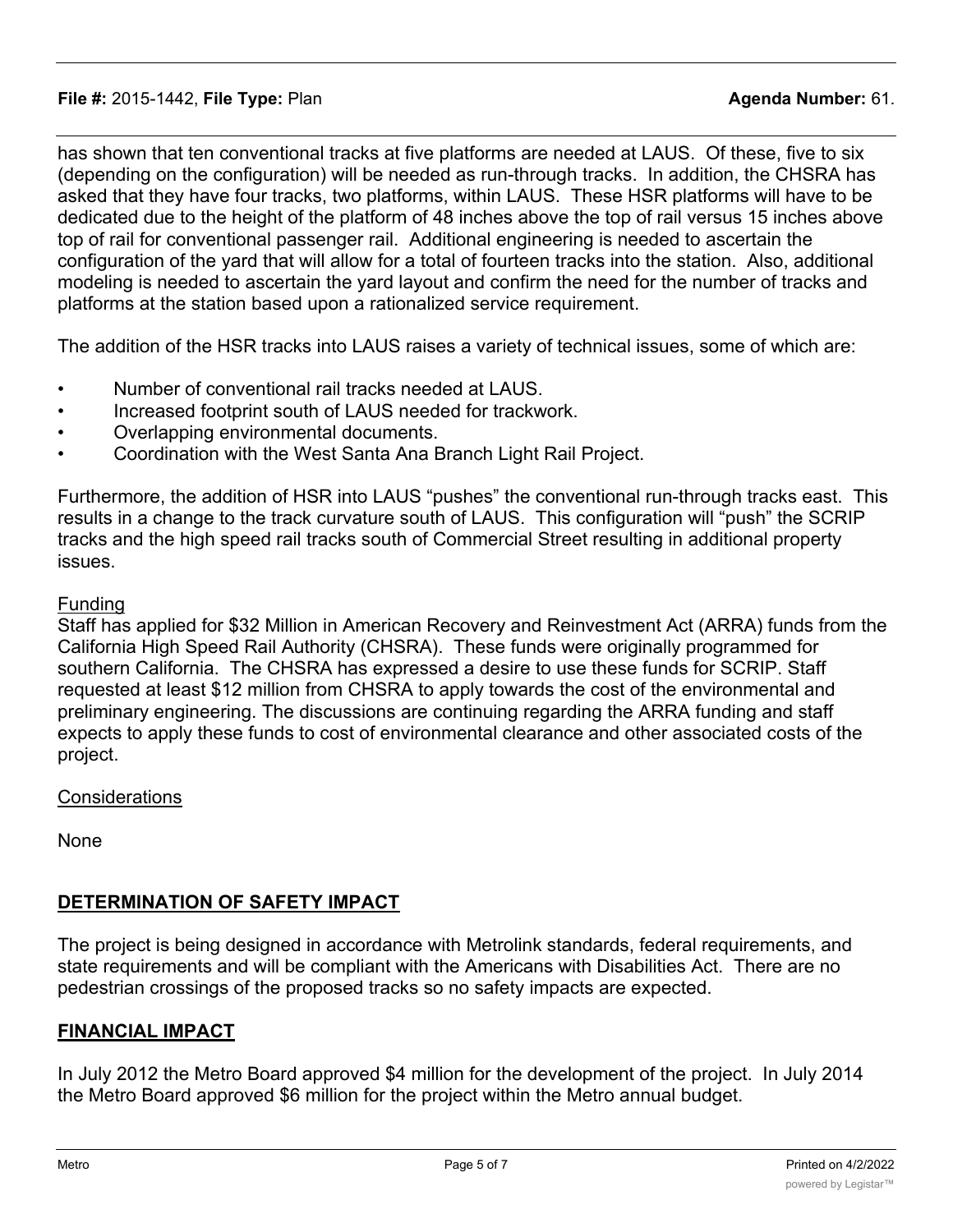**File #:** 2015-1442, **File Type:** Plan **Agenda Number:** 61.

With Board approval of the additional Measure R 3% funds, the project will be funded through FY 2015-16.

Since this is a multi-year project, the Executive Director, Program Management and Executive Officer, Regional Rail will be accountable for budgeting the costs in future years.

Impact to Budget

A. Source of funds: \$15,000,000 in Measure R 3% funds.

Measure R 3% funds are designated for Metrolink commuter rail capital improvements in Los Angeles County. These funds are not eligible to be used for Metro bus/rail operating or capital budget expenses.

# **ALTERNATIVES CONSIDERED**

An alternative would be to not advance the Project. However, this will not increase the commuter and intercity rail capacity at LAUS causing significant delays and operational challenges.

The Board could elect to allow SCRIP without the passenger concourse and preclusion of HSR. This will likely cause a significant reduction in the available funding for the project as well as increase the throw-away costs by not incorporating the passenger concourse with the SCRIP. In addition, this would not provide for seamless transportation connections at Union Station and would likely preclude high speed rail from LAUS.

The CHSRA could incorporate and environmentally clear SCRIP as part of the high speed rail corridor program (from Burbank to Anaheim). However, the SCRIP will be at risk if anything was to happen to the high speed rail corridor program (from Burbank to Anaheim). Metro owns LAUS and should continue to take the lead role in development of the station that will affect future transit ridership, transportation modes within the station, and the overall operations of Los Angeles Union Station.

## **NEXT STEPS**

Upon Board approval, staff will develop the MOU and Term Sheet with the California High Speed Rail Authority for the funding agreement for SCRIP and the development of Union Station.

Staff will consider a contract modification with the SCRIP consultant or a new solicitation to address the revised scope of the project and return to the Board for the appropriate approval.

Staff will form a steering committee consisting of all stakeholders involved with the project.

Prepared by: Don A. Sepulveda, Executive Officer, Regional Rail (213) 922-7491